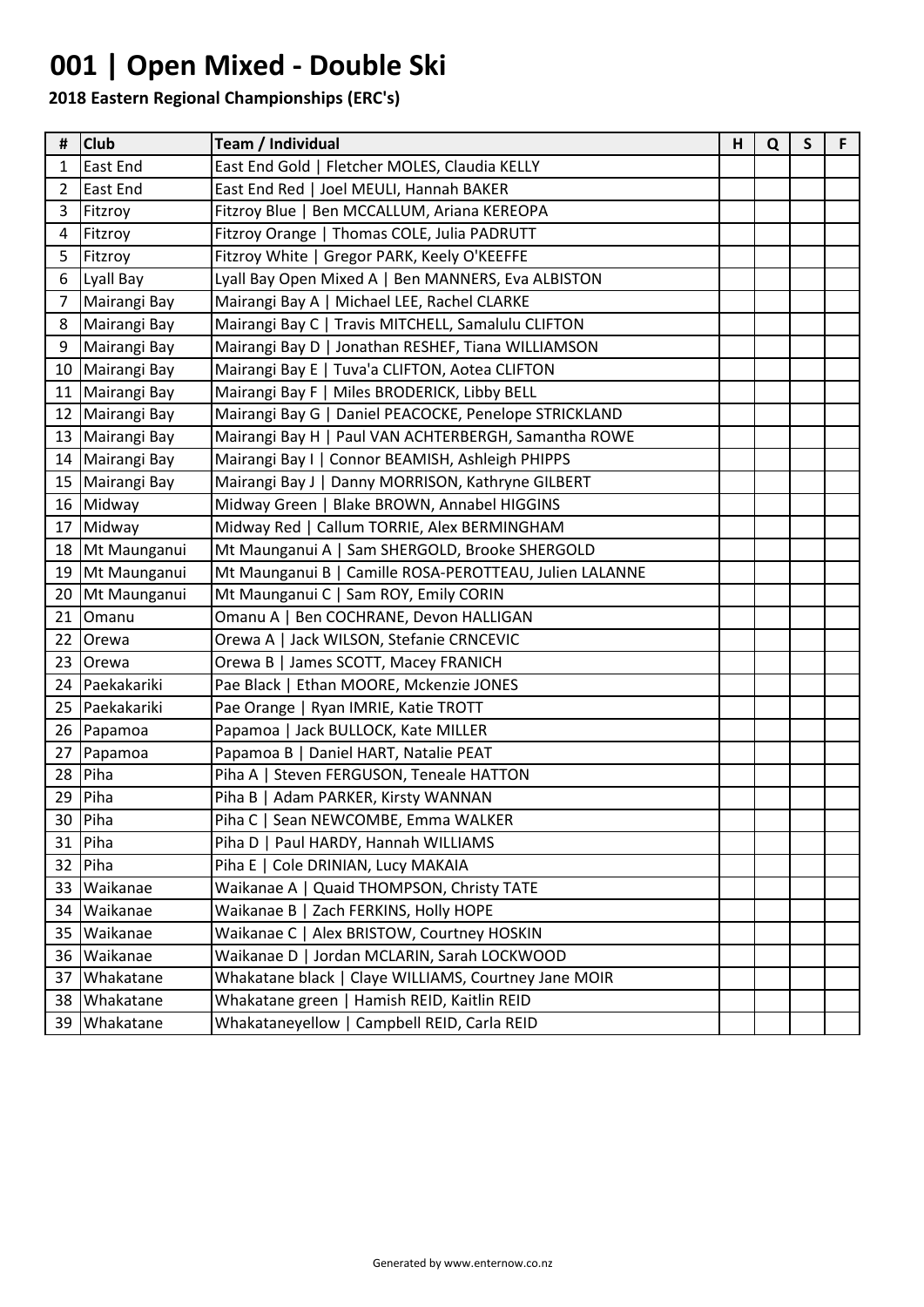## **002 | U19 Womens - Double Ski**

| #  | <b>Club</b>      | Team / Individual                                     | H | Q | $\mathsf{S}$ | F. |
|----|------------------|-------------------------------------------------------|---|---|--------------|----|
| 1  | East End         | East End Gold   Nicola GODWIN, Reebekaa ROBINSON      |   |   |              |    |
| 2  | <b>East End</b>  | East End Red   Hannah BAKER, Claudia KELLY            |   |   |              |    |
| 3  | Fitzroy          | Fitzroy Blue   Julia PADRUTT, Georgia COOMBER         |   |   |              |    |
| 4  | Mairangi Bay     | Mairangi Bay A   Samalulu CLIFTON, Tiana WILLIAMSON   |   |   |              |    |
| 5  | Mairangi Bay     | Mairangi Bay B   Aotea CLIFTON, Nadine LEES           |   |   |              |    |
| 6  | Mairangi Bay     | Mairangi Bay C   Ashleigh PHIPPS, Kathryne GILBERT    |   |   |              |    |
| 7  | Mairangi Bay     | Mairangi Bay D   Belle KINGI, Sashenka REISER         |   |   |              |    |
| 8  | Mairangi Bay     | Mairangi Bay E   Cleo WHEELER, Lucy HOLLOWAY          |   |   |              |    |
| 9  | Mairangi Bay     | Mairangi Bay F   Cassidy COLDICOTT, Astaria TEAUKURA  |   |   |              |    |
| 10 | Mairangi Bay     | Mairangi Bay G   Erin MAKEPEACE, Grace PLATT          |   |   |              |    |
|    | 11 Midway        | Midway Green   Kirby SCAMMELL, Danielle SCOTT         |   |   |              |    |
|    | 12 Midway        | Midway Red   Alex BERMINGHAM, Annabel HIGGINS         |   |   |              |    |
|    | 13 Mt Maunganui  | Mt Maunganui A   Molly ALTON, Lily ALTON              |   |   |              |    |
| 14 | Mt Maunganui     | Mt Maunganui B   Katrina GADSBEY, Rebecca BARRON      |   |   |              |    |
| 15 | Mt Maunganui     | Mt Maunganui C   Lola May FERBER, Jaime ANDERSON      |   |   |              |    |
| 16 | Mt Maunganui     | Mt Maunganui D   Samantha REEDER, Lucy ELLIS          |   |   |              |    |
| 17 | Omanu            | Omanu A   Ella POLLOCK, Phoebe EDWARDES               |   |   |              |    |
| 18 | Omanu            | Omanu B   Francesca PICENO, Grace ELISARA             |   |   |              |    |
| 19 | Orewa            | Orewa A   Macey FRANICH, Kathryn ONLEY                |   |   |              |    |
|    | 20 Papamoa       | Papamoa   Kate MILLER, Sophie HAYDEN                  |   |   |              |    |
| 21 | Piha             | Piha A   Emma WALKER, Lucy MAKAIA                     |   |   |              |    |
| 22 | Piha             | Piha B   Ella DRINNAN, Kara DRINNAN                   |   |   |              |    |
| 23 | Piha             | Piha C   Sophia CLARK, Niamh BRITTENDEN               |   |   |              |    |
| 24 | Piha             | Piha D   Tyler LOVETT, Molly BRITTENDEN               |   |   |              |    |
| 25 | <b>Red Beach</b> | Red Beach A   Emma HILDESLEY, Brie DOWNEY             |   |   |              |    |
| 26 | <b>Red Beach</b> | Red Beach B   Ella MORATTI, Jade HUGHES               |   |   |              |    |
| 27 | South Brighton   | South Brighton   Grace ROWLAND, Ella REDMOND          |   |   |              |    |
| 28 | Waikanae         | Waikanae A   Holly HOPE, Sarah LOCKWOOD               |   |   |              |    |
| 29 | Waikanae         | Waikanae B   Lauren PICKETT, Christy TATE             |   |   |              |    |
| 30 | Waimarama        | Waimarama   Isabella BASSETT-FOSS, Daisy BASSETT-FOSS |   |   |              |    |
| 31 | Whakatane        | Whakatane green   Courtney Jane MOIR, Anna MANNING    |   |   |              |    |
| 32 | Whakatane        | Whakatane pink   Ashleigh JACKSON, Emily JULIAN       |   |   |              |    |
|    | 33 Whakatane     | Whakatane yellow   Carla REID, Kaitlin REID           |   |   |              |    |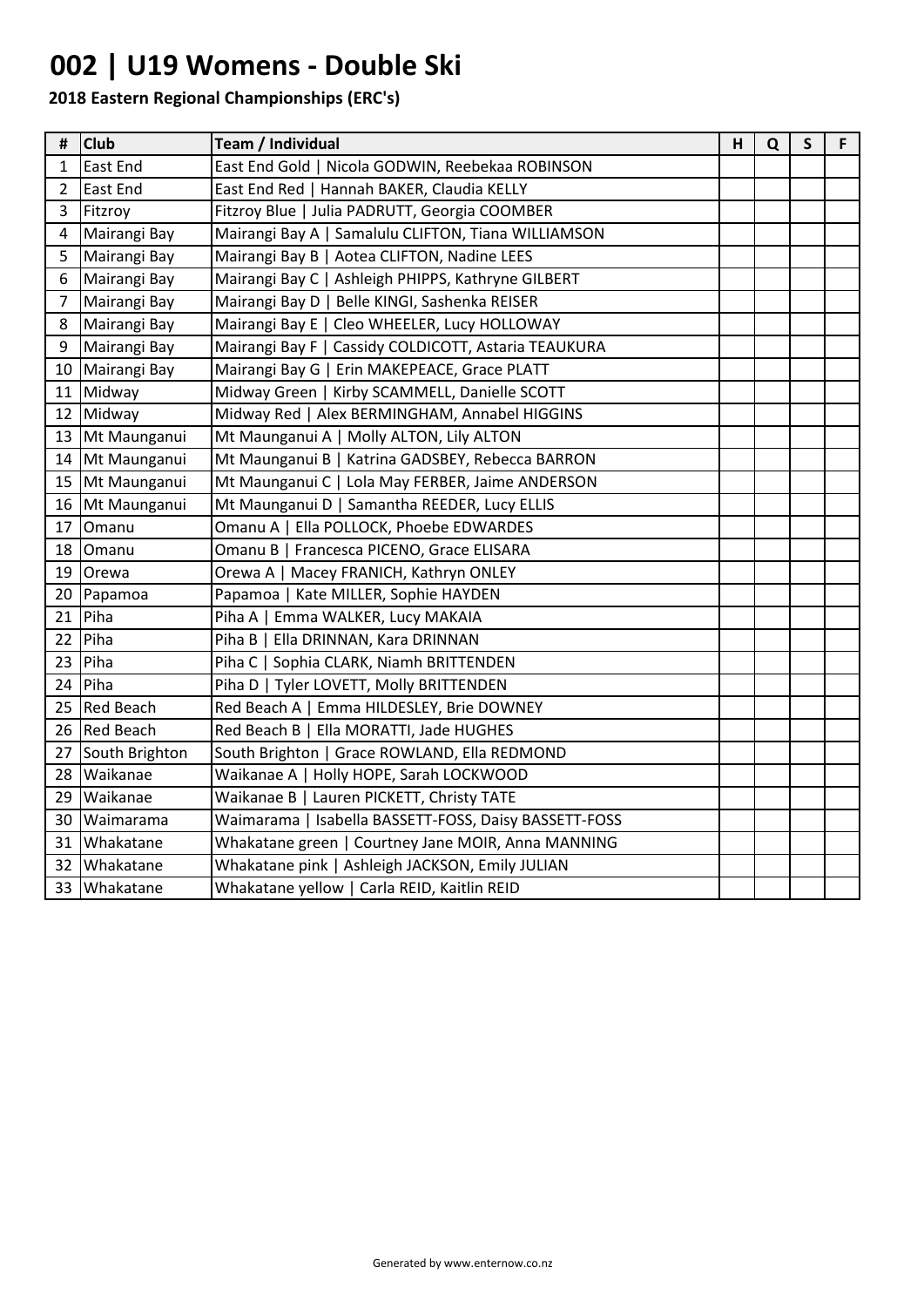### **002 | U19 Mens - Double Ski**

| #  | <b>Club</b>      | Team / Individual                                | н | Q | $\mathsf S$ | F. |
|----|------------------|--------------------------------------------------|---|---|-------------|----|
| 1  | East End         | East End Gold   Robson OLD, Toby LARSEN          |   |   |             |    |
| 2  | East End         | East End Red   Fletcher MOLES, Moritz PADRUTT    |   |   |             |    |
| 3  | Fitzroy          | Fitzroy Blue   Abe LARSEN, Ben MCCALLUM          |   |   |             |    |
| 4  | Fitzroy          | Fitzroy Orange   Max MCCALLUM, Calum SUTHERLAND  |   |   |             |    |
| 5  | Fitzroy          | Fitzroy White   Ryan CLOUGH, Joe COLLINS         |   |   |             |    |
| 6  | Lyall Bay        | Lyall Bay U19 Mens A   David LONG, Oliver NEWMAN |   |   |             |    |
| 7  | Mairangi Bay     | Mairangi Bay A   Nathan SALT, Joe HOLLOWAY       |   |   |             |    |
| 8  | Mairangi Bay     | Mairangi Bay B   Lachlan BOOTH, George BROWN     |   |   |             |    |
| 9  | Mairangi Bay     | Mairangi Bay C   Joshua BILYARD, Joshua GREEN    |   |   |             |    |
| 10 | Mairangi Bay     | Mairangi Bay D   Benjamin RESHEF, Jack PRICE     |   |   |             |    |
| 11 | Mt Maunganui     | Mt Maunganui A   Lincoln WAIDE, Hamish MILLER    |   |   |             |    |
| 12 | Mt Maunganui     | Mt Maunganui B   Daniel MILLER, Declan DEMPSTER  |   |   |             |    |
| 13 | Mt Maunganui     | Mt Maunganui C   Simon COX, Isaac MARSHALL       |   |   |             |    |
| 14 | Mt Maunganui     | Mt Maunganui D   Daniel BARRON, Carwyn WILLIAMS  |   |   |             |    |
|    | 15 Mt Maunganui  | Mt Maunganui E   Cyril SENFTEN, Conor DEMPSTER   |   |   |             |    |
| 16 | Ocean Beach      | Ocean Beach   Hadlee DYER, Edward PARSONS        |   |   |             |    |
| 17 | Omanu            | Omanu A   Marshall BARKER, Riley KIRK            |   |   |             |    |
| 18 | Omanu            | Omanu B   Liam BROWN, Sam BODNAR                 |   |   |             |    |
| 19 | Orewa            | Orewa A   Kees URSEM, Hamish LOCKIE              |   |   |             |    |
| 20 | <b>Orewa</b>     | Samuel REINEN, Toby SMEETS<br>Orewa B            |   |   |             |    |
| 21 | <b>Orewa</b>     | Liam MCCATHIE, Thomas PAOTAMA<br>Orewa C         |   |   |             |    |
| 22 | Orewa            | Ethan TALL, Dylan VUJCICH<br>Orewa D             |   |   |             |    |
|    | 23 Orewa         | Orewa E   James MAY, Harry WENMAN                |   |   |             |    |
|    | 24 Papamoa       | Papamoa   Liam MOFFATT, Leon CASTLE              |   |   |             |    |
| 25 | Piha             | Piha A  <br>Oscar WILLIAMS, Grant CLANCY         |   |   |             |    |
| 26 | Piha             | Piha $B$  <br>Ryan DELANEY, Levi ATA             |   |   |             |    |
| 27 | Piha             | Piha $C$  <br>Conor BRADDING, Joshua GALLAGHER   |   |   |             |    |
| 28 | Piha             | Piha D   Rhys LLOYD, Oscar DOVE                  |   |   |             |    |
| 29 | Piha             | Piha E   Adam DRYDEN, Jack DUFAUR                |   |   |             |    |
| 30 | <b>Red Beach</b> | Red Beach A   Sam READMAN, Kade SCHEIB           |   |   |             |    |
|    | 31 Red Beach     | Red Beach b   Jonah CLEMINSON, Brodie CAMPBELL   |   |   |             |    |
| 32 | <b>Red Beach</b> | Red Beach C   Te Maia PIHEMA, Seamus KELLY       |   |   |             |    |
| 33 | South Brighton   | South Brighton   Joe HALL, Kaiden SHAW           |   |   |             |    |
| 34 | Waikanae         | Waikanae A   Cole WILLIAMS, Jordan MCLARIN       |   |   |             |    |
| 35 | Waikanae         | Waikanae B  <br>Ben BRISTOW, Sam FERKINS         |   |   |             |    |
| 36 | Waikanae         | Waikanae C   James HART, Sam MIDDLETON           |   |   |             |    |
| 37 | Waikanae         | Waikanae D   Matthew PROFFIT, Thomas HART        |   |   |             |    |
|    | 38 Waikanae      | Waikanae E   Sam BLACKBURNE, Nicolas PROFFIT     |   |   |             |    |
| 39 | Waimarama        | Waimarama Black   Kieran MORGAN, William LAVER   |   |   |             |    |
|    | 40 Waimarama     | Waimarama Red   Jonty LAVER, Logan SANKO         |   |   |             |    |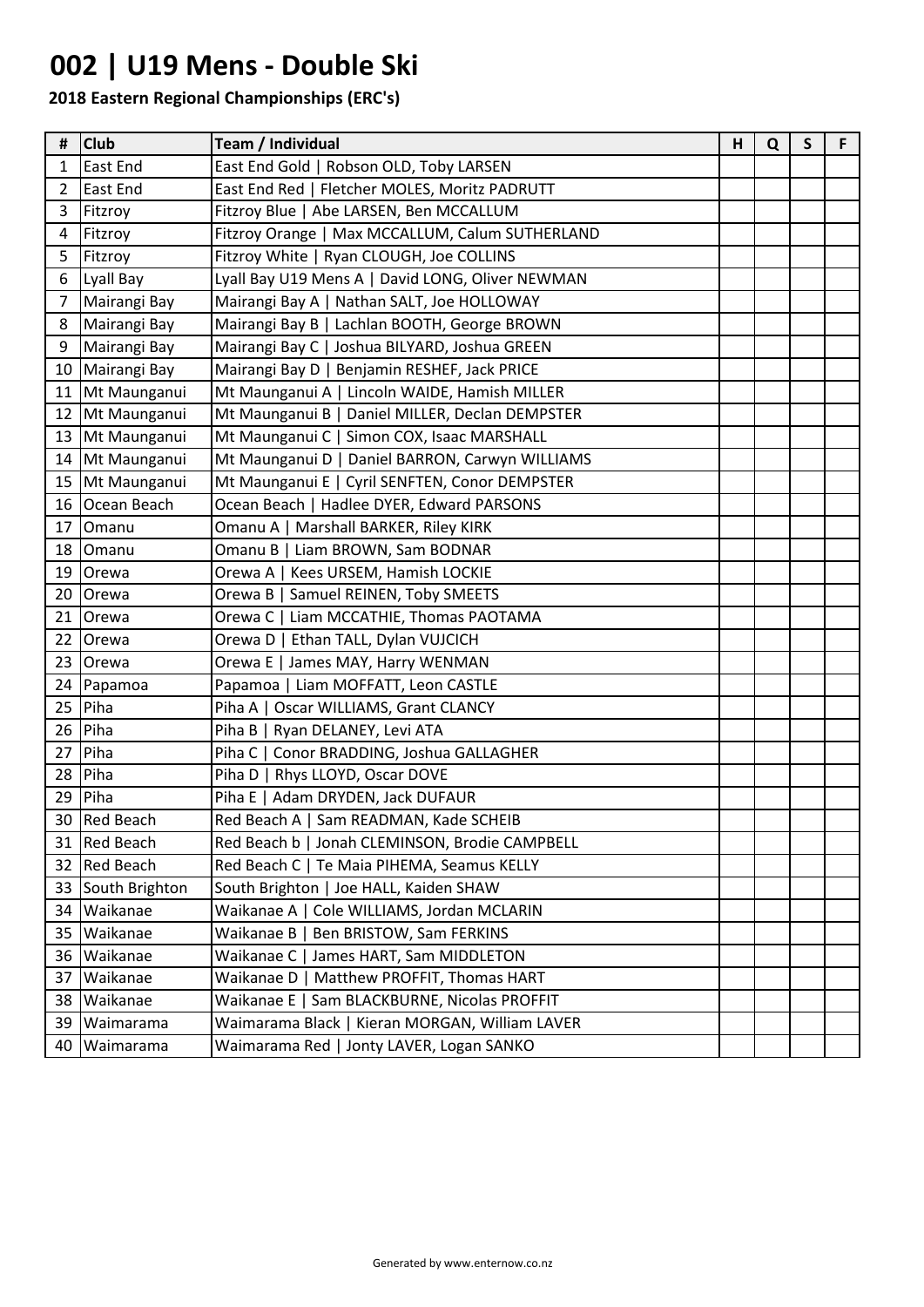## **001 | Open Womens - Double Ski**

| #              | <b>Club</b>  | Team / Individual                                      | н | Q |  |
|----------------|--------------|--------------------------------------------------------|---|---|--|
|                | Fitzroy      | Fitzroy Blue   Keely O'KEEFFE, Ariana KEREOPA          |   |   |  |
| 2              | Mairangi Bay | Mairangi Bay A   Rachel CLARKE, Samantha ROWE          |   |   |  |
| 3              | Mairangi Bay | Mairangi Bay B   Libby BELL, Penelope STRICKLAND       |   |   |  |
| $\overline{4}$ | Mt Maunganui | Mt Maunganui A   Emily CORIN, Brooke SHERGOLD          |   |   |  |
| 5              | Mt Maunganui | Mt Maunganui B   Camille ROSA-PEROTTEAU, Amy BARRON    |   |   |  |
| 6              | Mt Maunganui | Mt Maunganui C   Kaydi O'CONNOR-STRATTON, Adriana BIRD |   |   |  |
| 7              | Mt Maunganui | Mt Maunganui D   Julia CONWAY, Grace EGLINTON          |   |   |  |
| 8              | <b>Orewa</b> | Orewa A   Stefanie CRNCEVIC, Macey FRANICH             |   |   |  |
| 9              | Paekakariki  | Pae Green   Mckenzie JONES, Brianna NORRIS             |   |   |  |
|                | 10 Piha      | Piha A   Kirsty WANNAN, Teneale HATTON                 |   |   |  |
|                | 11 $Pi$      | Piha B   Hannah WILLIAMS, Emma WALKER                  |   |   |  |
|                | 12 Waikanae  | Waikanae   Courtney HOSKIN, Ella ANDREW                |   |   |  |